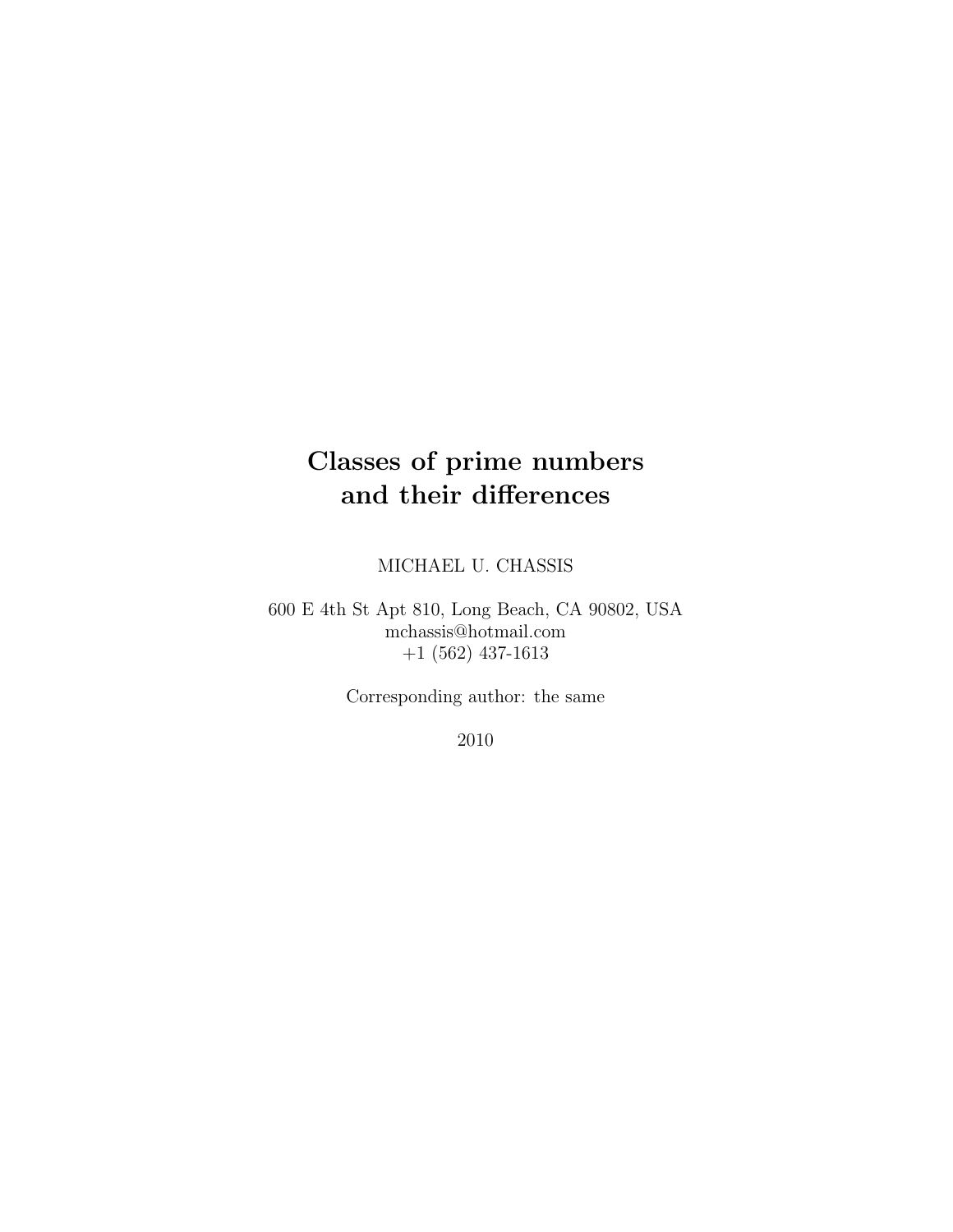#### Abstract

In this paper, the author discusses primes' and their differences' classes on the base of 6. These classes are of importance in distribution values of differences of primes, as the first ones, gaps, as the second ones, variations.

The main reason of six period oscillations in distributions both gaps and variations and the peculiarity of each of them is the distribution of primes themselves in groups of the same class. Besides, in such an oscillation in exponent distribution of variations values, the numbers determining the class of each a variation on the same base play an essential role.

An analytical research of a problem of independent appearing of a next prime of the same class as of a current one or of the opposite class proves it possible in the infinite general set of prime numbers only.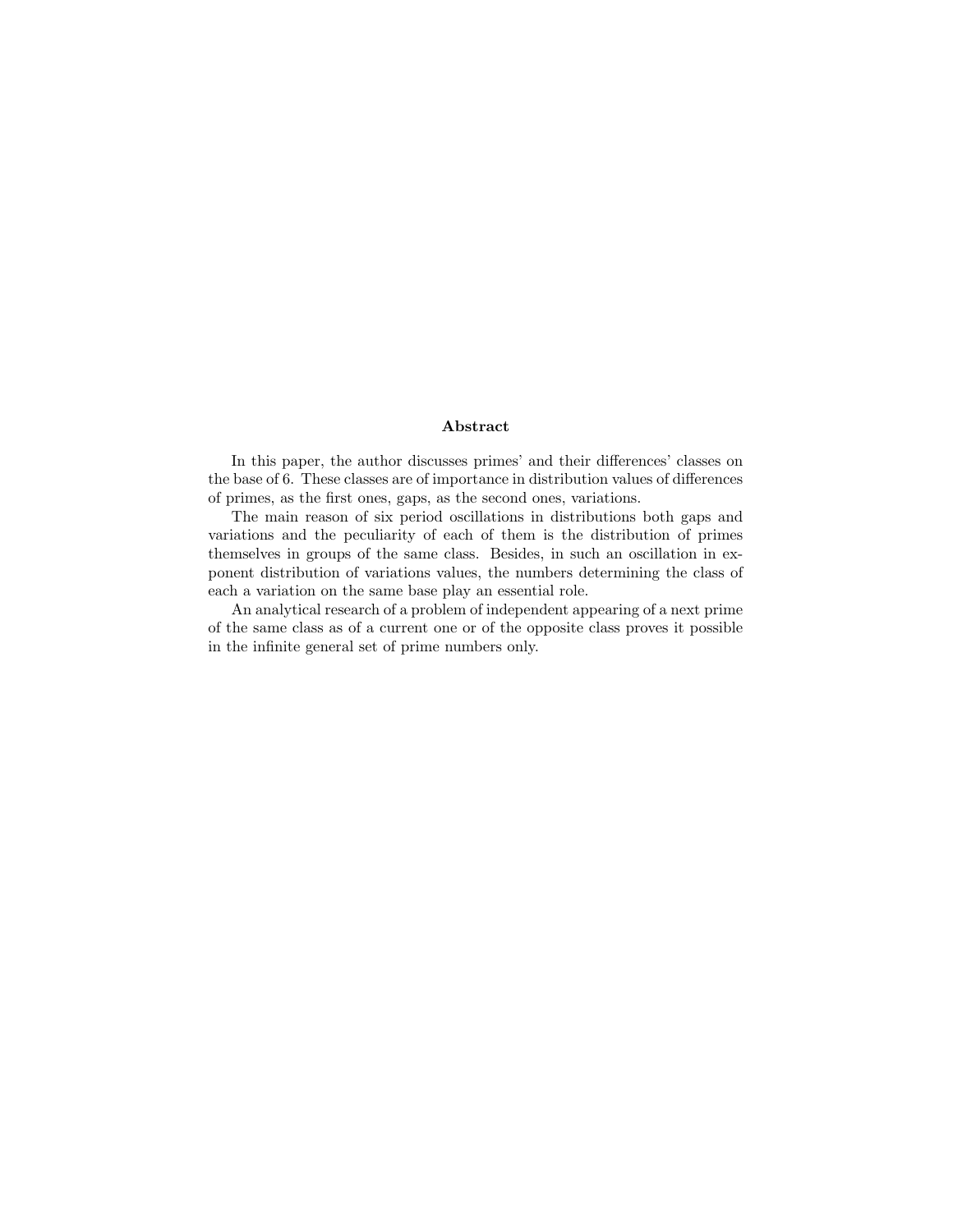## 1 Introduction

The assumption that consecutive primes can be of any classes,  $P = 6n + 1$ and  $P = 6n - 1$ , independently only because they are equally likely creates the probability of being both of consecutive primes of the same class(having the gap between them multiple of 6) equal  $1/2$ . But, the statistical analysis in the range until 1,000,000 give this probability equal  $\sim 40\%$ . The problem of probability of being consecutive primes of the same class equal 1/2 must be researched analytically.

It is of very important role that all primes are distributed in groups of the same class beginning from the size equal 1 (singles) to maximal one in a range of primes. This size increases when increases a range, and a number of primes in a groups of bigger size is less than a number of them in a groups of smaller size. In the range until 100,000,000, the maximal size of such groups is equal 16. Besides, the number of single primes of a class is approximately equal to the number of primes in pairs of the same class.

Groups of the same class create inside them differences of consecutive primes multiple of 6. The first differences, gaps,  $G^0$  exist inside groups of the size more than 1 (non-singles). The second differences, variations,  $V^0$  do inside groups of a size more than 2.

# 2 Classes of primes and their differences on the base of 6

### 2.1 The Key of Primes Structure

The number 6 is the key of primes structure because all primes except 2 and 3, that must be considered special, basic, ones, are equal  $P = 6m \pm 1$  (m =  $1, 2, 3, \cdots$   $(P = 6n + 1 \text{ or } 6n + 5 \text{ [1]}).$  $(P = 6n + 1 \text{ or } 6n + 5 \text{ [1]}).$  $(P = 6n + 1 \text{ or } 6n + 5 \text{ [1]}).$ 

Primes, gaps, and variations constitute classes on the base of 6. Primes, except 2 and 3, constitute 2 classes:  $P^+ = 6m + 1$  and  $P^- = 6m - 1$ . Gaps and variations constitute 3 classes each: gaps -  $G^0 = 6m = 2(3m + 0)$ ,  $G^+$  =  $2[3(m-1)+1]$ , and  $G^{-} = 2(3m - 1)$ , the same for postgaps; variations - $V^0 = 6a = 2(3a + 0), V^+ = 2(3a + 1), V^- = 2(3a - 1)(a = 0, \pm 1, \pm 2, \pm 3, \ldots).$ Thus,  $\{P\} = \{P^2\} = \{P^{-0}\} = \{P^+, P^-\}; \{G\} = \{G^3\} = \{G^0, G^+, G^-\};$ 

 ${V} = {V^3} = {V^0, V^+, V^-}$ . Classes are determined by  ${K^k} = {0, {\sim 0}}$  $\{0, +1, -1\}$ :  $P^k = 6m + K^k$ ,  $G^k = 2(3m + K^k)$ ,  $V^k = 2(3a + K^k)$ .

### 2.2 Distribution of gap and variation values

They can see an essential role of the membership of a class in distribution of gaps and variations values especially. For the distribution of gaps values, it is only that gaps that are multiple of 6  $(G<sup>0</sup>)$  are more common than other ones (see Fig. [1\)](#page-3-0).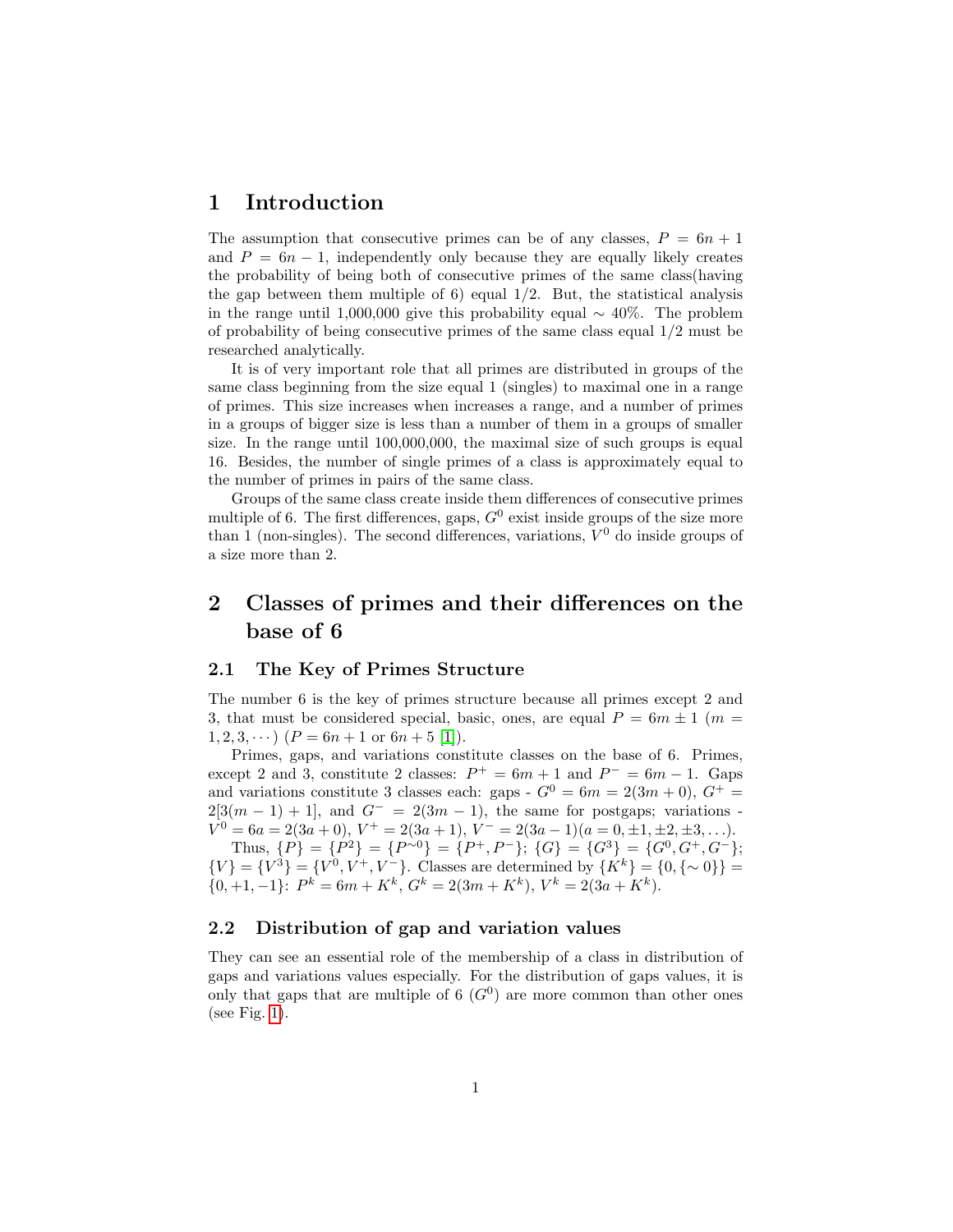

<span id="page-3-0"></span>Figure 1: Distribution of gap in the range until 1,000,000.



<span id="page-3-1"></span>Figure 2: Distribution of variations in the range until 100,000.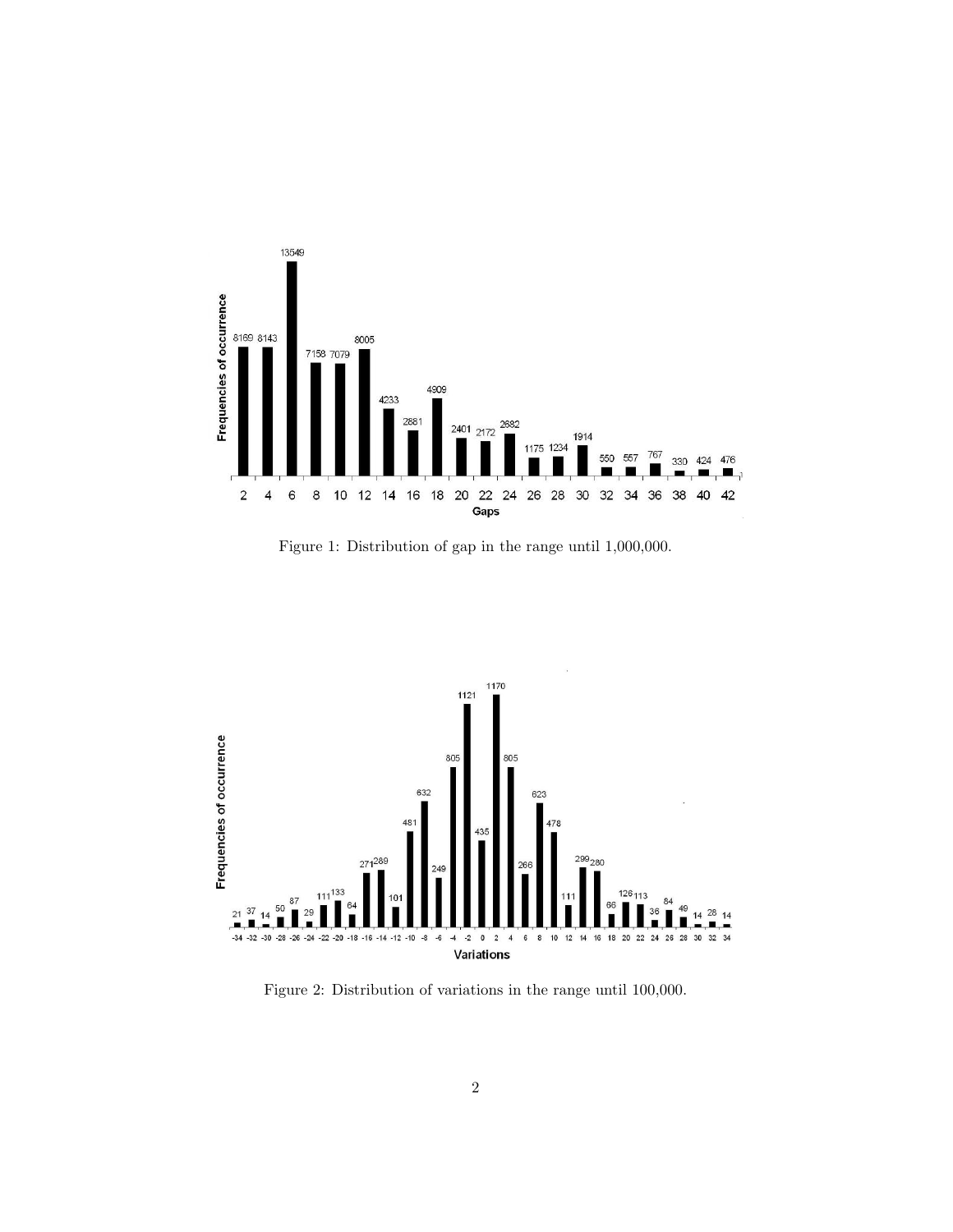But the rule of the distribution of variation values is much stricter than one of gaps values, (see Fig. [2\)](#page-3-1) Variations  $|V|^{\sim 0}$  constitute major series, and ones  $V^0$ , multiple of 6, do minor series.



<span id="page-4-0"></span>Figure 3: Distribution of proportions of variations absolute values.

For distribution of proportions of variations' absolute values (ratios of frequencies of occurrence to the number of primes in a range) (see Fig. [3\)](#page-4-0) there are such the regressions found with MS Excel (frequencies of occurrence of  $V=0$ are doubled):

| Range of primes until            | 100,000,000          | 200,000,000          |
|----------------------------------|----------------------|----------------------|
| $ V ^{\sim 0}$ constitute series | $0.196e^{-0.071 V }$ | $0.172e^{-0.067 V }$ |
| $ V ^0$ constitute series        | $0.079e^{-0.071 V }$ | $0.069e^{-0.067 V }$ |
| $M/\mu$                          | 2.474                | 2.498                |

Table 1: Regressions of distribution of variations' absolute values.

Since 
$$
|K| = 1
$$
 for  $V^{\sim 0}$  and  $|K| = 0$  for  $V^0$ , so

$$
Y \approx M(M/\mu)^{|K|-1} e^{-b|V|} \tag{1}
$$

In the infinite general set of primes when consecutive primes may be of any class independently (see subsection 3.2)

$$
\lim_{P \to \infty} M/\mu = \frac{3}{2}
$$

As the range of primes increases, the chart of the distribution of variations' absolute values becomes gentler sloping (Fig.  $4)^{1}$ .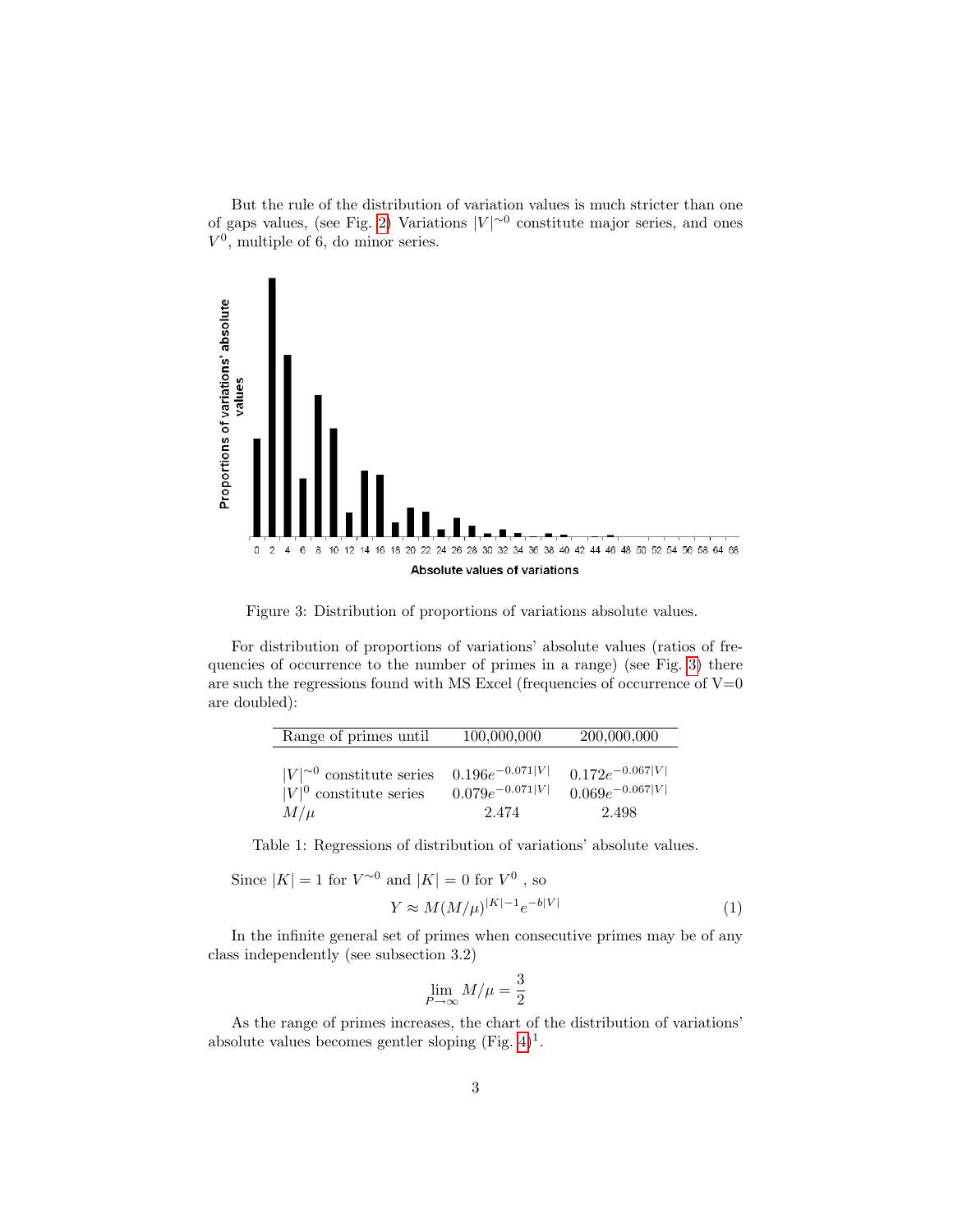

<span id="page-5-0"></span>Figure 4: Distribution of proportions of variations absolute values.

### 2.3 Boolean algebra of primes, gaps, and variations classes

The notations of such classes and values determining them: Kinds of classes

$$
3 = \{k\} = \{0, \{\sim 0\}\} = \{0, +, -\} \qquad \{\sim 0\} = \{+, -\}
$$

Reverse

$$
R(0) = 0, \quad R(+) = -, \quad R(-) = + \qquad \quad R(k) = R, \quad R(R) = k
$$

Determining classes values

$$
\{P(mod6)\} = \{K^{\sim0}\} = \{+1, -1\}
$$

$$
\{V(mod6), G(mod6), g(mod6)\} = \{2K^k\} = 2 * \{K^k\} = 2 * \{0, +1, -1\}
$$

$$
K^{R} = -K^{k} \t 2*2K^{k} \equiv 2K^{R} \t 3*2K^{k} \equiv 0 \t V^{R} = -V^{k} \t (2)
$$

Any combinations of sets of primes, gaps (both pregaps and postgaps), and variations classes can be deduced analytically for primes from 7 (being adjacent to basic prime 3, prime 5 creates exceptions from this algebra). Let examine 3 consecutive primes  $P_{n-1}$ ,  $P_n$ , and  $P_{n+1}$ , creating a pregap  $G_n$ , a postgap  $g_n$ , and a variation  $V_n$  (see Tab. [2\)](#page-6-0). From this table is obvious: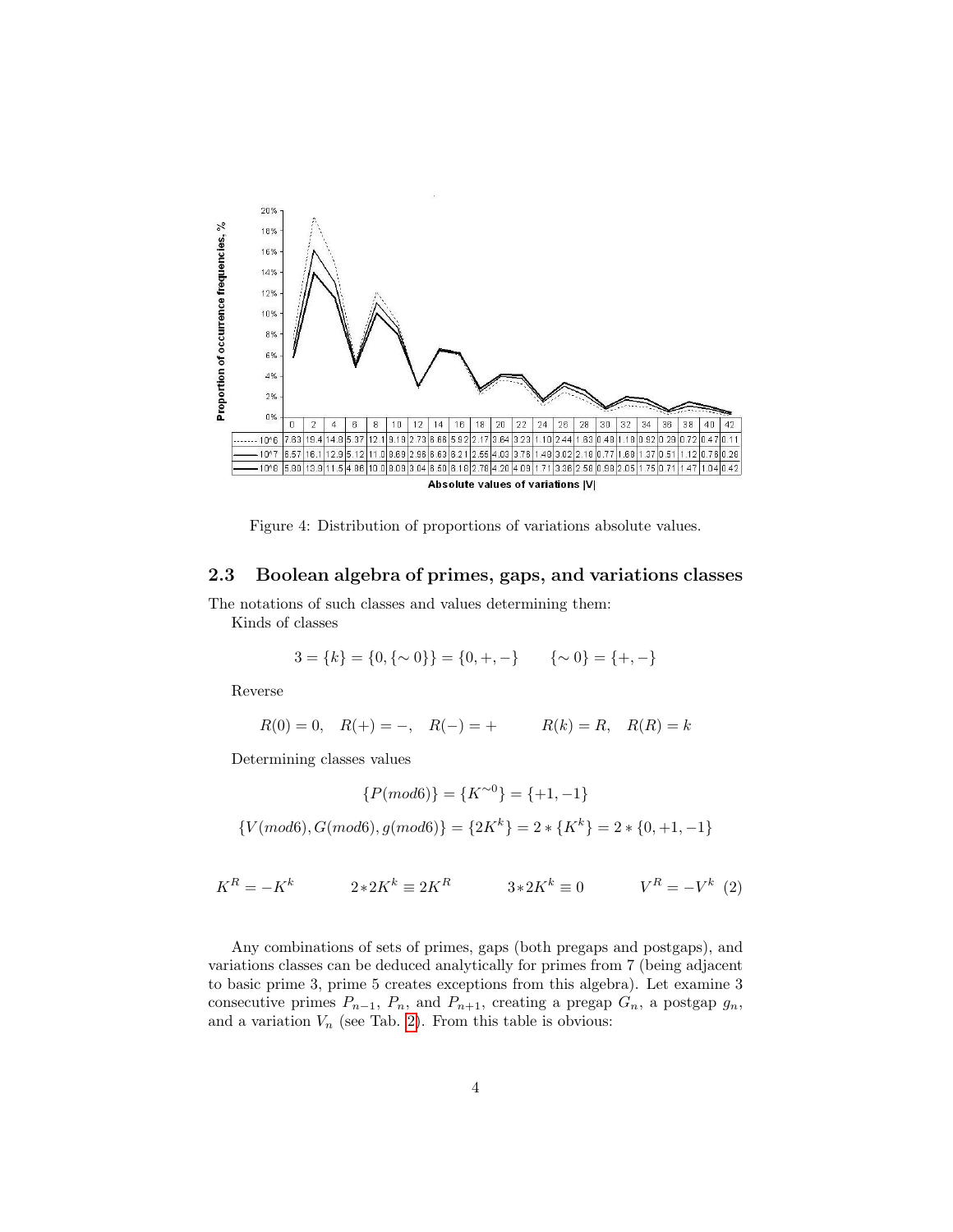|                           | $P_{n-1}$   $P_n$ | $P_{n+1}$                  | $G_n$                                                | $g_n$                    | $V_n$                                                                           |  |
|---------------------------|-------------------|----------------------------|------------------------------------------------------|--------------------------|---------------------------------------------------------------------------------|--|
| $k \neq 0$ and $R \neq 0$ |                   | $P_n - P_{n-1}$            | $P_{n+1} - P_n$                                      | $g_n-G_n$                |                                                                                 |  |
| $\in P^k$                 | $\in P^k$         | $\vert \ \in P^k$          | $\in G^0$                                            | $\in g^0$                | $\in V^0$                                                                       |  |
| $K^k$                     |                   | $K^k$   $K^k$              | $K^k - K^k = 0$                                      | $K^k - K^k = 0$          | $0 - 0 = 0$                                                                     |  |
| $\in P^k$                 |                   | $\in P^k$ $\mid$ $\in P^R$ | $\in G^0$                                            | $\in$ $g^R$              | $\in V^R$                                                                       |  |
| $K^k$                     | $K^k$             | $-K^k$                     | $K^k - K^k = 0$                                      | $-K^k - K^k = -2K^k$     | $-2K^k - 0 = -2K^k$                                                             |  |
| $\in P^R$                 | $\in P^k$         | $\perp \in P^k$            | $\in G^k$                                            | $\in g^0$                | $\in V^R$                                                                       |  |
| $-K^k$                    |                   |                            | $K^k$ $K^k$ $K^k + K^k = 2K^k$                       | $K^k - K^k = 0$          | $0 - 2K^k = -2K^k$                                                              |  |
| $\in P^R$                 | $\in P^k$         |                            | $\begin{array}{c c} \in P^R & \end{array}$ $\in G^k$ | $\in$ $g^R$<br>$\in V^k$ |                                                                                 |  |
| $-K^k$                    | $K^k$             |                            |                                                      |                          | $-K^k$   $K^k + K^k = 2K^k$   $-K^k - K^k = -2K^k$   $-2K^k - 2K^k = -2 * 2K^k$ |  |

<span id="page-6-0"></span>Table 2: Classes of gaps and variations created by combinations of current prime with previous and next ones.

 $\text{Primes} \rightarrow \text{gaps}$  and variations

$$
P_n^{k=0} \to G_n^{\sim R} \wedge g_n^{\sim k} \wedge V^3 :
$$
  
\n
$$
P_n^k \wedge (P_{n-1}^k \wedge P_{n+1}^k) \to (G_n^0 \wedge g_n^0) \wedge V_n^0
$$
  
\n
$$
P_n^k \wedge (P_{n-1}^k \wedge P_{n+1}^R) \to (G_n^0 \wedge g_n^R) \wedge V_n^R
$$
  
\n
$$
P_n^k \wedge (P_{n-1}^k \wedge P_{n+1}^R) \to (G_n^k \wedge g_n^R) \wedge V_n^R
$$
  
\n
$$
P_n^k \wedge (P_{n-1}^k \wedge P_{n+1}^k) \to (G_n^k \wedge g_n^0) \wedge V_n^R
$$

 $\text{Gaps} \rightarrow \text{variations}$  and primes

$$
G_n^0 \wedge g_n^0 \to V_n^0 \wedge P_n^{\sim 0}
$$
  

$$
G_n^0 \wedge g_n^{k=\sim 0} \to V_n^k \wedge P_n^R \qquad G_n^{k=\sim 0} \wedge g_n^0 \to V_n^R \wedge P_n^k
$$
  

$$
G_n^{k=\sim 0} \wedge g_n^R \to V_n^k \wedge P_n^k \qquad G_n^R \wedge g_n^{k=\sim 0} \to V_n^R \wedge P_n^R
$$

Variations  $\rightarrow$  gaps and primes

$$
V_n^0 \to (G_n^0 \wedge g_n^0) \wedge P_n^{k=\sim 0} \wedge (P_{n-1}^k \wedge P_{n+1}^k)
$$
  

$$
V_n^{k=\sim 0} \to Gn^3 \wedge g_n^3 \wedge P_n^{k=\sim 0} \wedge (P_{n-1}^{\sim 0} \wedge P_{n+1}^{\sim 0}) =
$$
  

$$
= (G_n^0 \wedge g_n^k) \wedge P_n^R \wedge (P_{n-1}^R \wedge P_{n+1}^k) \vee (G_n^R \wedge g_n^0) \wedge P_n^R \wedge (P_{n-1}^k \wedge P_{n+1}^R) \vee (G_n^k \wedge g_n^r) \wedge P_n^k \wedge (P_{n-1}^R \wedge P_{n+1}^R)
$$

Pregaps  $\rightarrow$  postgaps  $G_n^0$  $\frac{0}{n} \rightarrow g_n^3$ 3<br>n G<sup>k=∼0</sup> → g<sup>∼k</sup> The same for postgaps  $\rightarrow$  pregaps.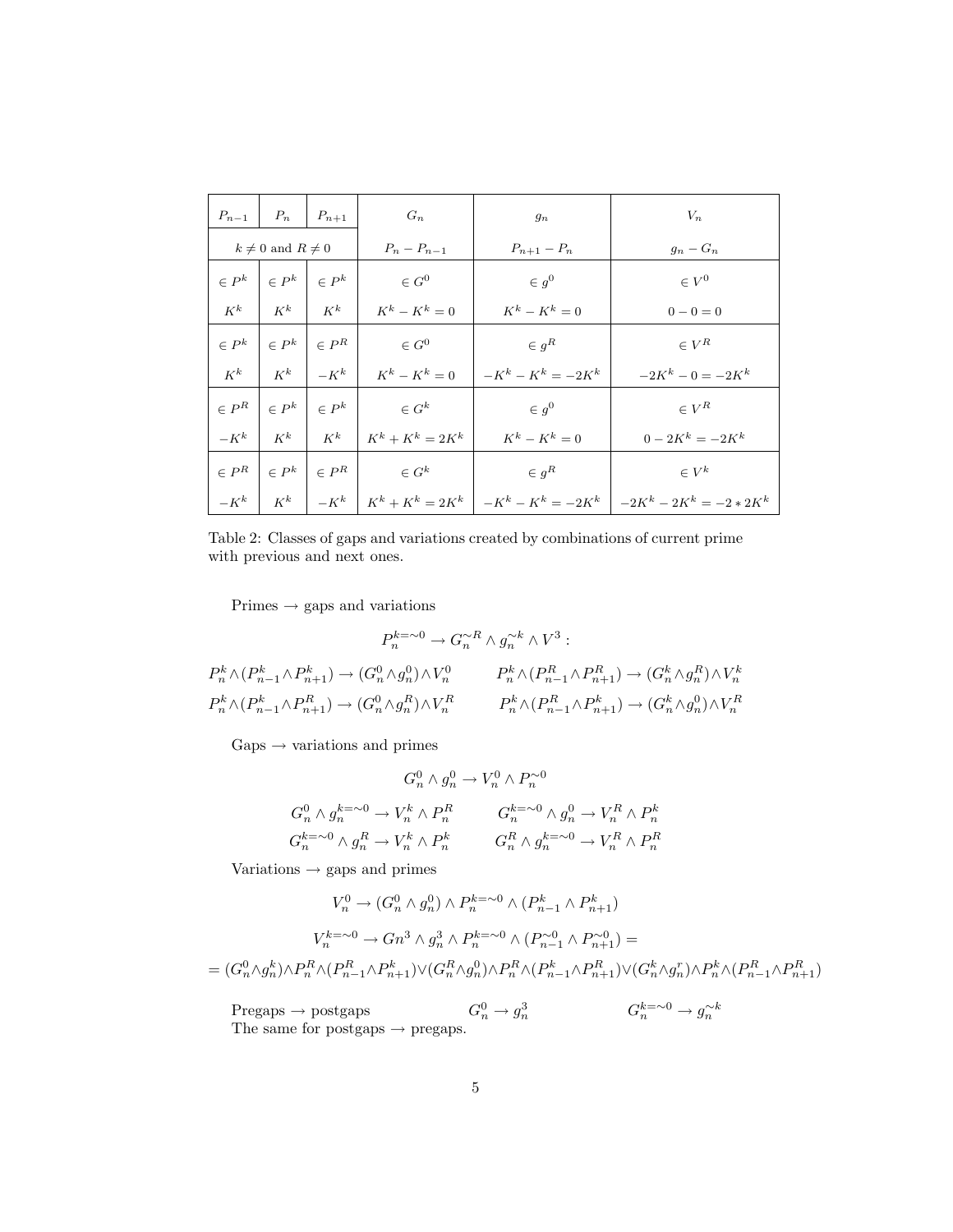### 2.4 Oddsymmetriads

 $V_c = 0 \in V^0 \to (P_{c-1} \in P^k \land P_c \in P^k \land P_{c+1} \in P^k) \land (G_c \in G^0 \land g_c \in g^0)$ So,

 $V_{c-1} \in V^{\sim k}$  and  $V_{c+1} \in V^{\sim k}$ 

$$
V_{c+1} = -V_{c-1} \t and \t V_{c+1} = R(V_{c-1})
$$

But, if

$$
V_{c-1}\in V^R\rightarrow V_{c+1}\in V^k\rightarrow V_{c+1}\notin V^{\sim k}
$$

So, it is true only if

$$
V_{c-1} \in V^0 \qquad and \qquad V_{c+1} \in V^0
$$

Next

$$
G_{c-1} \in G^0 \qquad and \qquad g_{c-1} \in g^0
$$

The same for the rest of members of oddsymmetriad of a bigger size. Hence, oddsymmetriads exist in groups of primes of the same type.

$$
\forall G \in G^0 \qquad and \qquad \forall g \in g^0 \qquad and \qquad \forall V \in V^0
$$

# 3 Problem of appearing of consecutive primes of any class independently

### 3.1 Theory

Let

 $N(P<sup>k</sup>)$  - total number of next primes of the same class in the range of primes;  $N(P<sup>R</sup>)$  - total number of next primes of an opposite class in the range of primes;

 $n -$  the size of a group of the same class;

 $m$  - maximal size of a group in the range;

 $c_n$  - total number of primes in the groups of the size in the range of primes;  $\Gamma_n$  - number of groups of the size in the range of primes;

$$
\Gamma_n = \frac{c_n}{n} \tag{3}
$$

 $\pi(x)$  - total number of primes in the range.

$$
\pi(x) = \sum_{n=1}^{m} c_n
$$

 $p(c_n)$  - portion of  $c_n$ 

$$
p(c_n) = \frac{c_n}{\pi(x)}\tag{4}
$$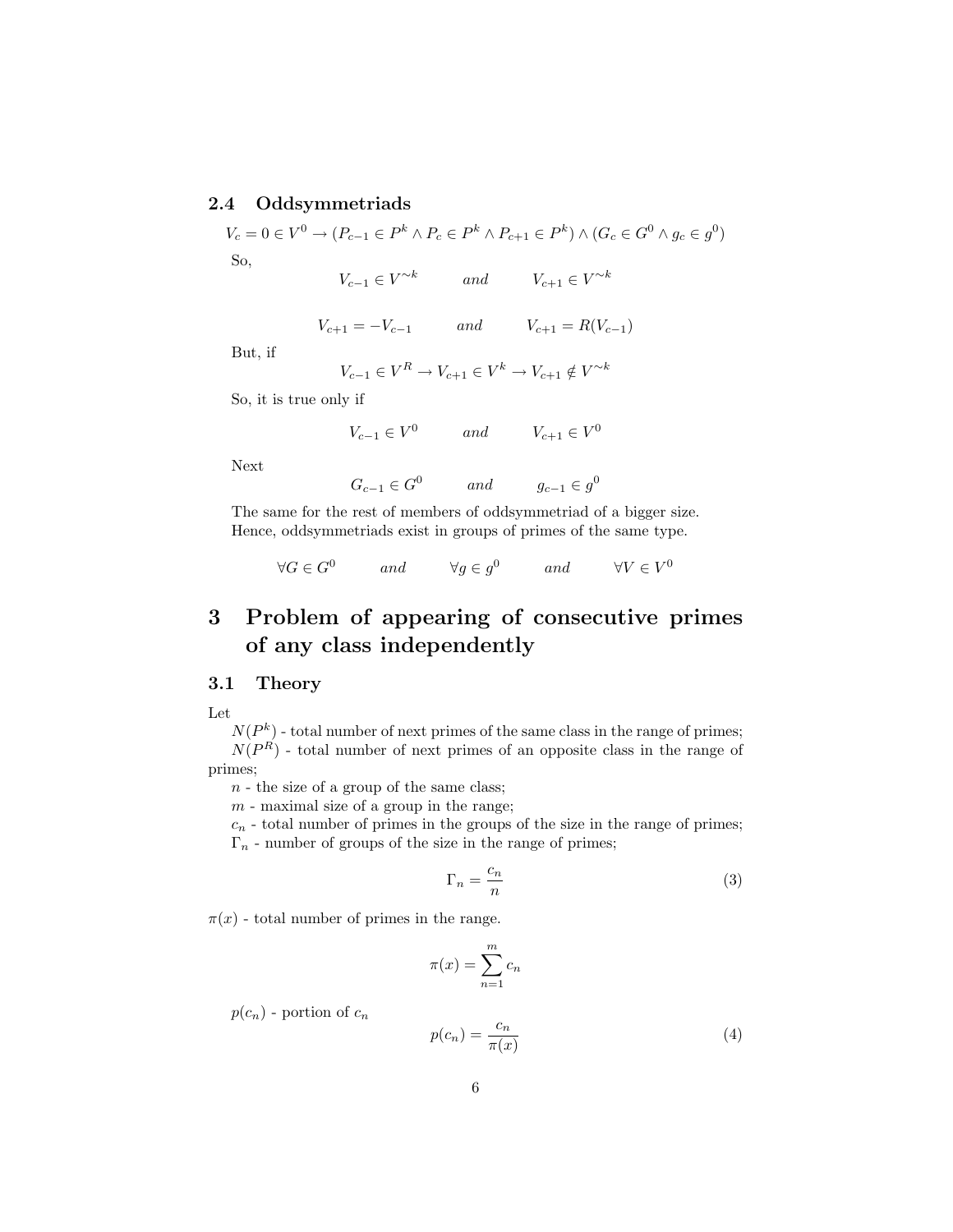$D^{(a)}$  - a-th difference of consecutive primes

 $D^{(1)} \equiv G$  - the first difference, gap, of consecutive primes

 $N(G^0)$  - total number of gaps multiple of 6 in the range of primes;

$$
N(G^{0}) = N(P^{k}) = \sum_{n=2}^{m} (n-1)\Gamma_{n} = \sum_{n=1}^{m} (n-1)\Gamma_{n}
$$
 (5)

 $D^{(2)} \equiv V$  - the second difference, variation, of consecutive primes (the difference of consecutive gaps)

 $N(V^0)$  - total number of variations multiple of 6 in the range of primes;

As all primes in a group except the last one have the next prime of the same class

$$
N(V^{0}) = \sum_{n=3}^{m} (n-2)\Gamma_{n} = \sum_{n=1}^{m} (n-2)\Gamma_{n} - \sum_{n=1}^{2} (n-2)\Gamma_{n} = \sum_{n=1}^{m} (n-2)\Gamma_{n} + \Gamma_{1} (6)
$$

 $N(D^{(a)0})$  - total number of a-th differences multiple of 6 in the range of primes;

$$
N(D^{(a)0}) = \sum_{n=a+1}^{m} (n-a)\Gamma_n = \Gamma_{a+1} + \sum_{n=a+2}^{m} (n-a)\Gamma_n
$$
 (7)

Because only last members of groups have the next prime of an opposite class

$$
N(P^R) = \sum_{n=1}^{m} \Gamma_n
$$
\n(8)

In the case consecutive primes may be of any class independently

$$
N(P^{k}) = N(P^{R})
$$
(9)  

$$
\sum_{n=1}^{m} (n-1)\Gamma_{n} = \sum_{n=1}^{m} \Gamma_{n}
$$
  

$$
\sum_{n=1}^{m} (n-2)\Gamma_{n} = 0
$$
  

$$
\sum_{n=1}^{m} (n-2)\Gamma_{n} = N(V^{0}) - \Gamma_{1} = 0
$$
  

$$
N(V^{0}) = \Gamma_{1} = c_{1}
$$
(10)

Besides,

$$
N(G^{0}) = \sum_{n=2}^{m} (n-1)\Gamma_{n} = \Gamma_{2} + \sum_{n=3}^{m} (n-1)\Gamma_{n}
$$
  
=  $\Gamma_{2} + \sum_{n=3}^{m} (n-2)\Gamma_{n} + \sum_{n=3}^{m} \Gamma_{n} = \Gamma_{2} + N(V^{0}) + \sum_{n=3}^{m} \Gamma_{n}$   
=  $\Gamma_{2} + \Gamma_{1} + \sum_{n=3}^{m} \Gamma_{n}$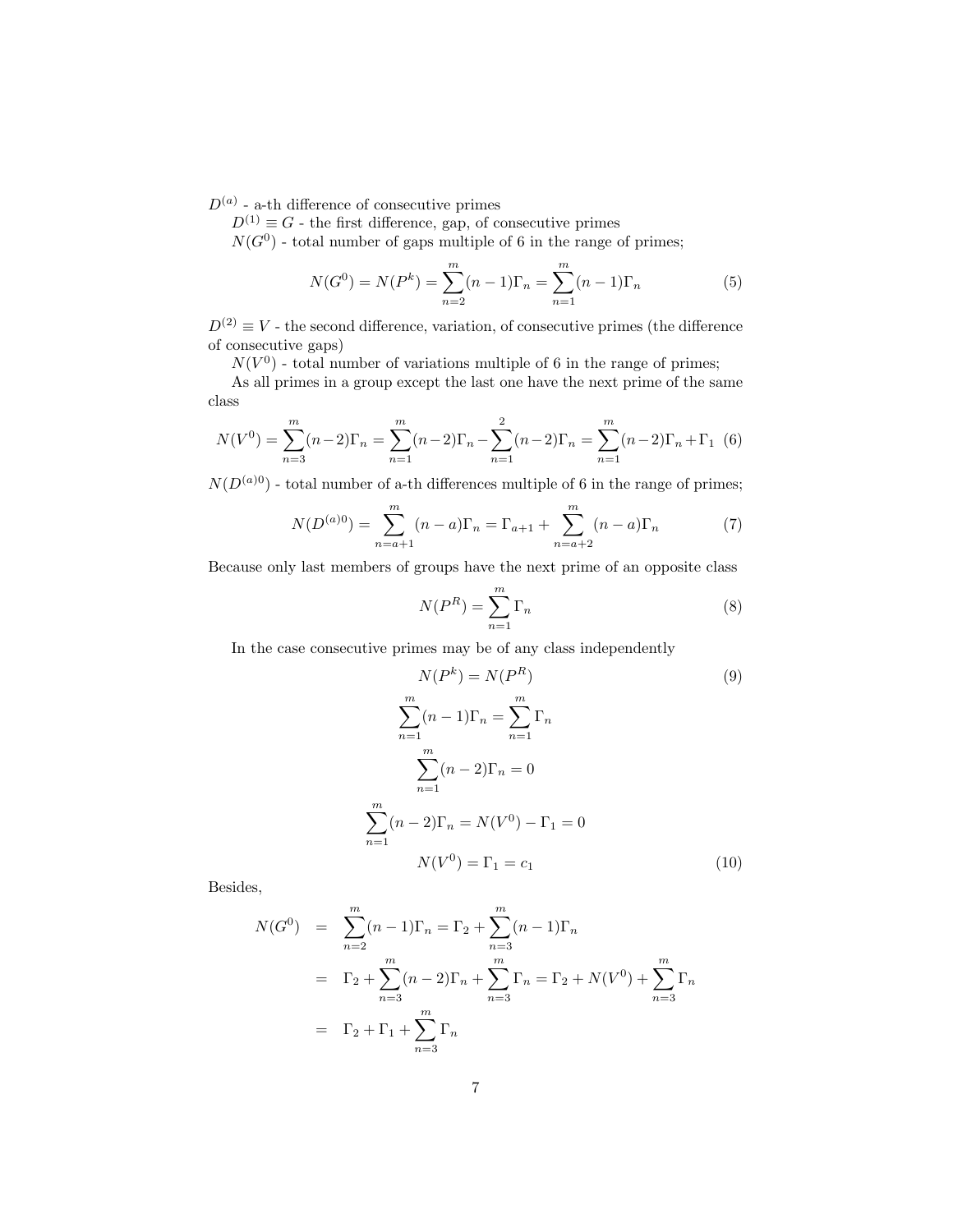$$
N(G^0) = \sum_{n=1}^{m} \Gamma_n
$$
\n(11)

Those are equality of numbers of multiple of 6: gaps to the total number of primes' groups and variations to the total number of single primes. But, the probabilities of being gaps and variations multiple of 6 when consecutive primes can be of any class independently are  $\frac{1}{2}$  and  $\frac{1}{4}$  accordingly. So,

$$
\sum_{n=1}^{m} \Gamma_n = \frac{1}{2}\pi(x) \qquad \Gamma_1 = c_1 = \frac{1}{4}\pi(x) \qquad (12)
$$

In general,

 $\Gamma_a$ 

$$
N(D^{(a)0}) = \sum_{n=a+1}^{m} (n-a)\Gamma_n = \Gamma_{a+1} + \sum_{n=a+2}^{m} (n-a)\Gamma_n = \frac{1}{2^a} \pi(x)
$$
 (13)

Thus,

$$
N(D^{(a-1)0}) = 2N(D^{(a)0})
$$
\n
$$
\Gamma_a + \sum_{n=a+1}^{m} (n-a+1)\Gamma_n = 2 \sum_{n=a+1}^{m} (n-a)\Gamma_n
$$
\n
$$
= \sum_{n=a+1}^{m} (2n - 2a - n + a - 1)\Gamma_n
$$
\n
$$
= \sum_{n=a+1}^{m} (n-a-1)\Gamma_n = \sum_{n=a+2}^{m} (n-a-1)\Gamma_n = N(D^{(a+1)0})
$$
\n
$$
\Gamma_a = \frac{1}{2^{a+1}} \pi(x)\Gamma_a
$$
\n(15)

But, it is possible only for

$$
\lim_{m \to \infty} \sum_{n=1}^{m} \Gamma_n = \Gamma_1 + \Gamma_2 + \Gamma_3 + \dots = \left(\frac{1}{4} + \frac{1}{8} + \frac{1}{16} + \dots\right) \pi(x) = \frac{1}{2} \pi(x) \tag{16}
$$

Because  $x \nearrow \rightarrow m \nearrow$ , that is possible in the infinite set of primes if a group size in this set may be unlimited. Really, as group sizes increase linearly but numbers of groups of a size decrease exponentially, the contribution of groups of sizes  $n > 12$  to these numbers is negligible (see Fig. [5\)](#page-10-0).

$$
\sum_{n=3}^{\infty} \Gamma_n \approx \sum_{n=3}^{12} \Gamma_n \tag{17}
$$

But 12 is not the final maximal size of groups of the same class because even in the range of primes until 1,000,000 the maximal size is equal 16

$$
\exists (m = 16 > 12)
$$

Really, the portion of next primes of the same class becomes equal almost  $\frac{1}{2}$ soon enough - from the range of 12 million (see Fig. [6\)](#page-10-1).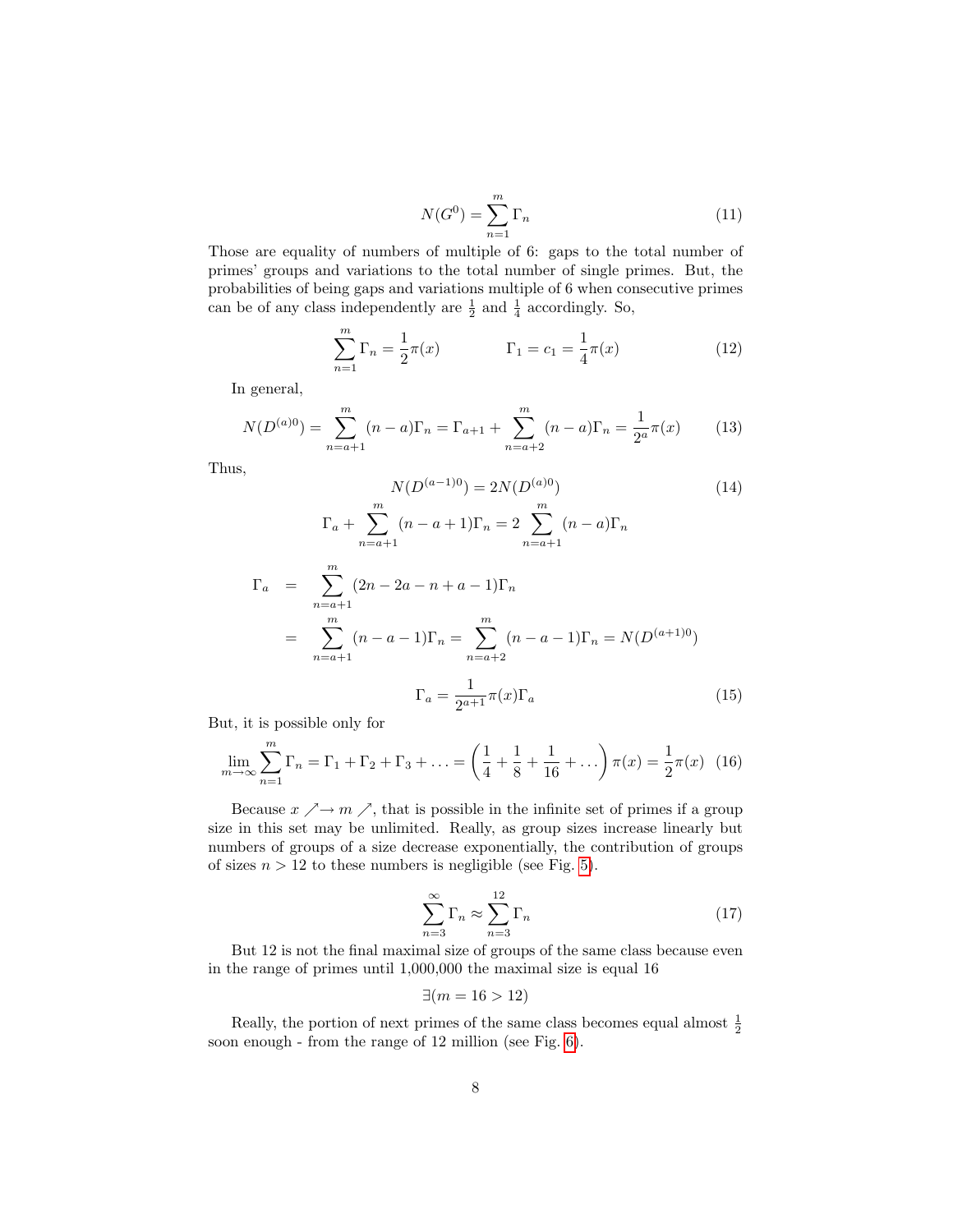

<span id="page-10-0"></span>Figure 5: Chart of portions of groups of size  $\geq 3$  and primes in them



<span id="page-10-1"></span>Figure 6: Chart of portions of next primes of the same class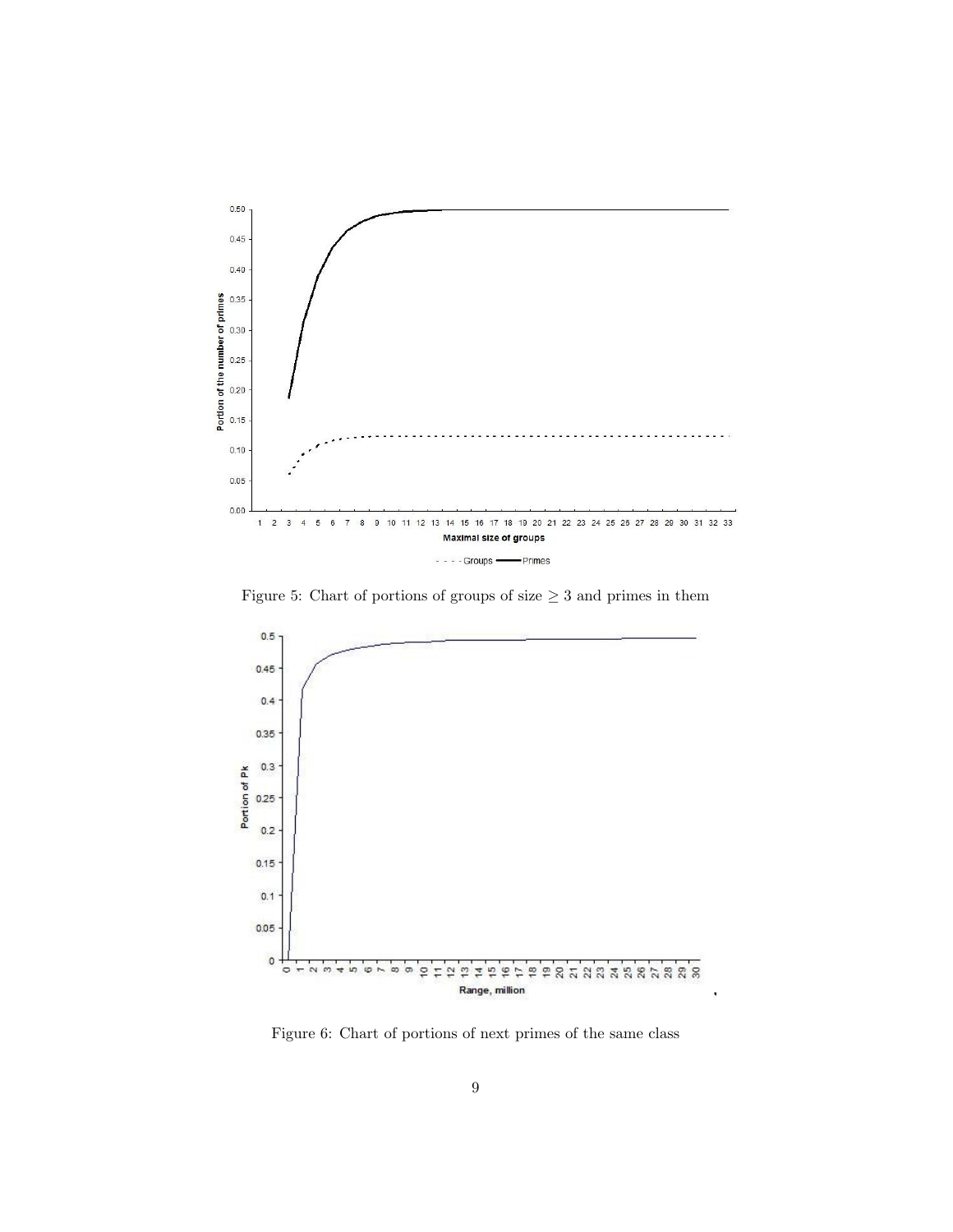### 3.2 Extention to the infinite general range of primes

In this range there must be

$$
\Gamma_1 = \frac{1}{4}\pi(x), \Gamma_2 = \frac{1}{8}\pi(x), \sum_{n=3}^{\infty} \Gamma_n = \frac{1}{8}\pi(x)
$$
 (18)

$$
c_1 = \frac{1}{4}\pi(x), \ c_2 = \frac{1}{4}\pi(x), \ \sum_{n=3}^{\infty} c_n = \frac{1}{2}\pi(x) \tag{19}
$$

This means  $\frac{1}{4}$  of  $P^k$  have no adjacent  $P^k$ .

The number of single  $P^k$  having adjacent single  $P^R$  is equal

$$
2 \times N(P^k \cap P^R \cap P^k \cap P^R) = 2 \times \frac{1}{2^4} \pi(x) = \frac{1}{2^3} \pi(x) = \frac{1}{8} \pi(x) \tag{20}
$$

That is  $\frac{1}{2}$  of single  $P^k$ .

The number of the first and last members of groups of not single  $P^k$  is equal

$$
2 \times \sum_{n=2}^{\infty} \Gamma_n = 2 \times \frac{1}{4} \pi(x) = \frac{1}{2} \pi(x)
$$
 (21)

The number of  $P^k$  inside groups of more than two consecutive  $P^k$  is equal

$$
\sum_{n=3}^{\infty} c_n - 2 \times \sum_{n=3}^{\infty} \Gamma_n = \frac{1}{2} \pi(x) - 2 \times \frac{1}{8} \pi(x) = \frac{1}{4} \pi(x)
$$
 (22)

Besides, the ratio of coefficients for  $V^0$  and  $V^{\sim 0}$  in the formula of distribution of proportions of variations' absolute values for the infinite set of primes is

$$
\lim_{x \to \infty} M/\mu = \frac{1 - p(V^0)}{2p(V^0)} = \frac{1 - \frac{1}{4}}{2 \times \frac{1}{4}} = \frac{3}{2}
$$
\n(23)

### 3.3 Statistics in a limited range of primes

In the range of primes until 1,000,000, the portions of primes of the same class on the base of 6 in groups of the sizes are: singles -  $32.65\%(\sim 1/3)$ , in pairs -30.63%( $\sim$  1/3), and in all groups of sizes  $n \ge 3$  - 36.72%( $\sim$  1/3) (see Tab. [3\)](#page-12-0).

 $\sim \frac{1}{3}$  primes of a class go single (more than in the infinite general set),

 $\sim \frac{1}{3}$  ones go in pairs (more than in the infinite general set),

and  $\sim \frac{1}{3}$  ones go in groups of size > 2 (less than in the infinite general set). Thus,

$$
p(c_1) \approx p(c_2) \approx p\left(\sum_{n=3}^{11} c_n\right)
$$

 $\sim \frac{1}{6}$  of primes go inside groups of more than 2 consecutive  $P^k$  (have  $V^0$ );  $\sim \frac{1}{2}$  of  $P^k$  appear as the first or last members of non single groups,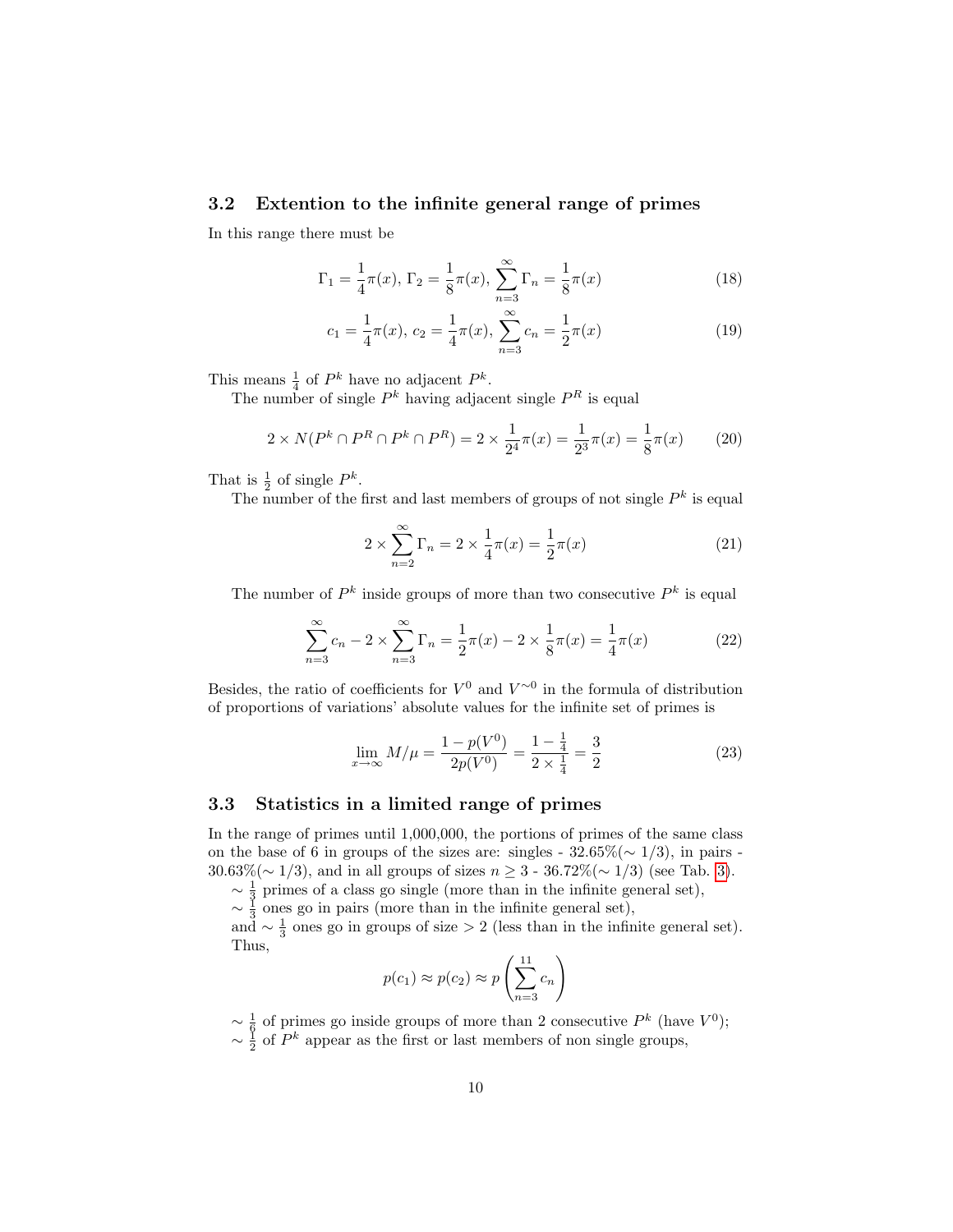| Size of group | Groups | Primes | Portion, % | $N(V^0)$ |
|---------------|--------|--------|------------|----------|
| Singles       | 25626  | 25626  | 32.65      |          |
| Pairs         | 12023  | 24046  | 30.63      |          |
| 3             | 4988   | 14964  |            |          |
| 4             | 1895   | 7580   |            |          |
| 5             | 754    | 3770   |            |          |
| 6             | 268    | 1608   |            |          |
| 7             | 81     | 567    | 36.72      | 12773    |
| 8             | 24     | 192    |            |          |
| 9             | 9      | 81     |            |          |
| 10            | 5      | 50     |            |          |
| 11            |        | 11     |            |          |

<span id="page-12-0"></span>Table 3: Distribution  $P^k$  in groups in the range until 1,000,000.

and  $\sim \frac{1}{2}$  of them have an adjacent single  $P<sup>R</sup>$  (found by sorting primes by class [\[2\]](#page-14-1)).

$$
N(V^{0}) \approx \frac{1}{6}\pi(x) \approx \frac{1}{2}c_{1}
$$

Because only last members of groups have the next prime of an opposite class

$$
N(P^{R}) = \sum_{n=1}^{m} \Gamma_{n} = \sum_{n=1}^{m} \frac{c_{n}}{n} = c_{1} + \frac{c_{2}}{2} + \frac{c_{3}}{3} + \dots + \frac{c_{m}}{m}
$$
  
\n
$$
= \left(\frac{c_{1}}{2} + \frac{c_{2}}{2} + \frac{c_{3}}{2} + \dots + \frac{c_{m}}{2}\right) + \left(\frac{1}{2}c_{1} - \frac{1}{2\times3}c_{3} - \dots - \frac{m-2}{2m}c_{m}\right)
$$
  
\n
$$
= \frac{1}{2}\pi(x) + \frac{1}{2}\left(\Gamma_{1} - \Gamma_{3} - \dots - (m-2)\Gamma_{m}\right)
$$
  
\n
$$
N(P^{R}) = \frac{1}{2}\pi(x) - \frac{1}{2}\sum_{n=1}^{m} (n-2)\Gamma_{n}
$$
(24)

Correction value to  $\frac{1}{2}\pi(x)$  is

$$
\frac{1}{2}\left(c_1 - \sum_{n=3}^{m} (n-2)\Gamma_n\right) = \frac{1}{2}\left(c_1 - \sum_{n=3}^{m} \frac{n-2}{n}c_n\right)
$$
(25)

Besides

$$
c_1 - \frac{m-2}{m} \sum_{n=3}^{m} c_n < c_1 - \sum_{n=3}^{m} \frac{n-2}{n} c_n < c_1 - \frac{1}{3} \sum_{n=3}^{m} c_n \tag{26}
$$

For this range

$$
p(c_1) - \frac{1}{3} \sum_{n=3}^{11} p(c_n) \approx \frac{1}{3} - \frac{1}{3} \times \frac{1}{3} = \frac{2}{9} > 0
$$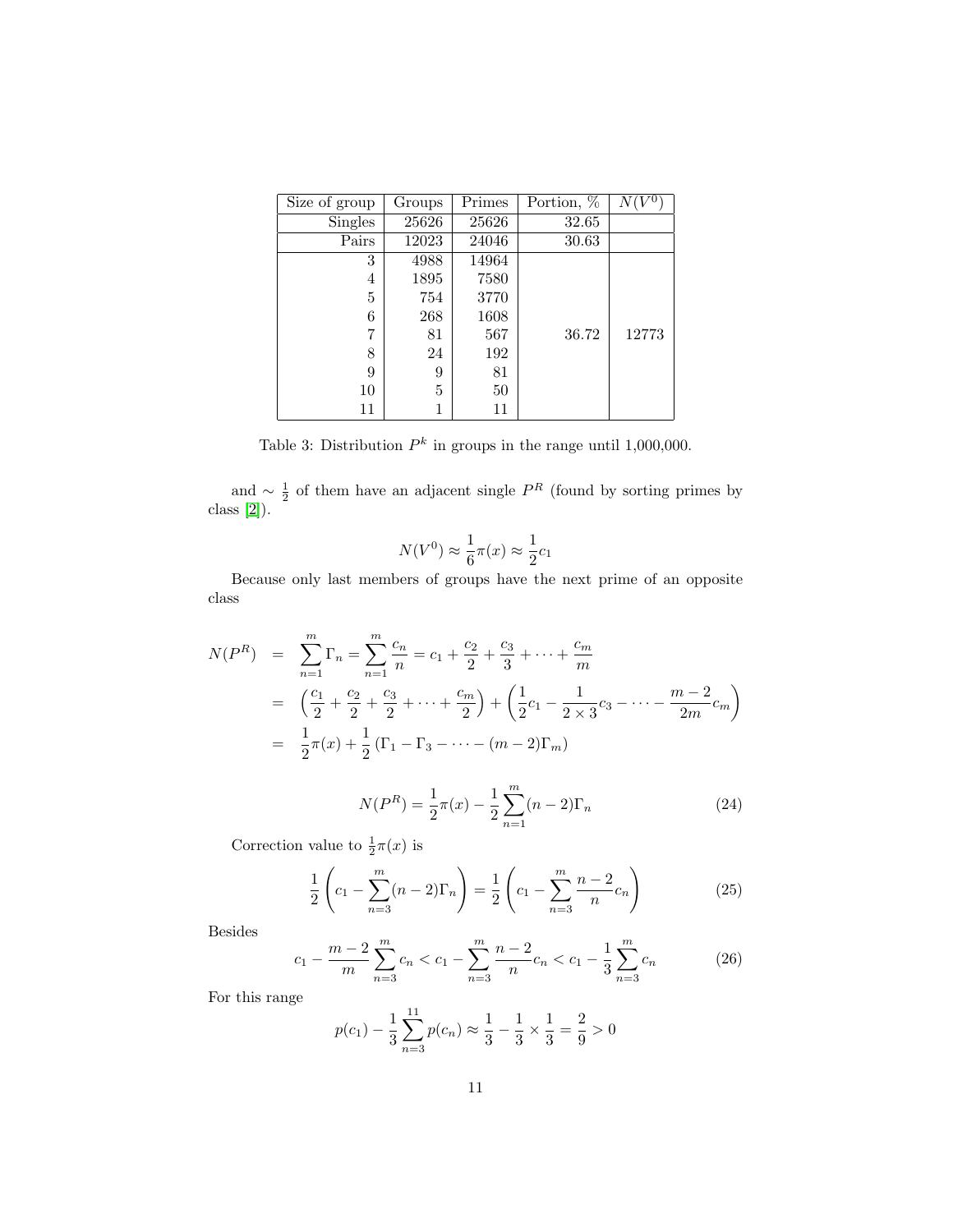$$
p(c_1) - \frac{11 - 2}{11} \sum_{n=3}^{11} p(c_n) \approx \frac{1}{3} - \frac{9}{11} \times \frac{1}{3} = \frac{2}{33} > 0
$$

Therefore,

$$
p(P^R) > \frac{1}{2}
$$

It must be

$$
\frac{1}{2}\left(1+\frac{2}{33}\right) \approx 0.53 < p(P^R) < \frac{1}{2}\left(1+\frac{2}{9}\right) \approx 0.61
$$

. In this range, really,  $p(P^R) \approx 0.58$  and  $p(P^k) \approx 0.42$ .

$$
p(P^k) < \frac{1}{2}
$$

### 4 Conclusion

Primes are of 2 nonzero classes on the base of 6. But, their differences as the first ones, gaps, as the second ones, variations, are of the zero class, too,and thus are of 3 classes on this base.

The main reason of six period oscillations in distributions both gaps and variations and the peculiarity of each of them is the distribution of primes themselves in groups of the same class on the base of 6. Besides, in such an oscillation in exponent distribution of variations values, the numbers determining the class of each a variation on the same base play an essential role.

Appearing of consecutive primes of any class independently is possible when  $x = \infty$  ( $m = \infty$ ), i.e. for the infinite general primes' set only. The condition  $N(P^k) = N(P^R) = \frac{1}{2}\pi(x)$  approaches to true as  $x \to \infty$  but reaches it never. However, it becomes almost true very soon - from the range of numbers of 12 million.

The reason of different condition in a finite set of primes is hidden in real primes' distribution in groups of the same class.

Singles create next primes of an opposite class only (both gaps and variations, not multiple of 6 only). Pairs do equal numbers of next primes of both the classes (equal numbers of gaps multiple of 6 and not; and variations not multiple of 6, only). And groups of  $n > 2$  create more next primes of the same class than ones of an opposite class (more gaps , multiple of 6, than not; and variations multiple of 6 for all inner primes of groups).

The predominance of the role of singles over the role of primes in groups of sizes more than 2 is a reason of being  $p(P^R) > p(P^k) \neq \frac{1}{2}$  in a finite set of primes.